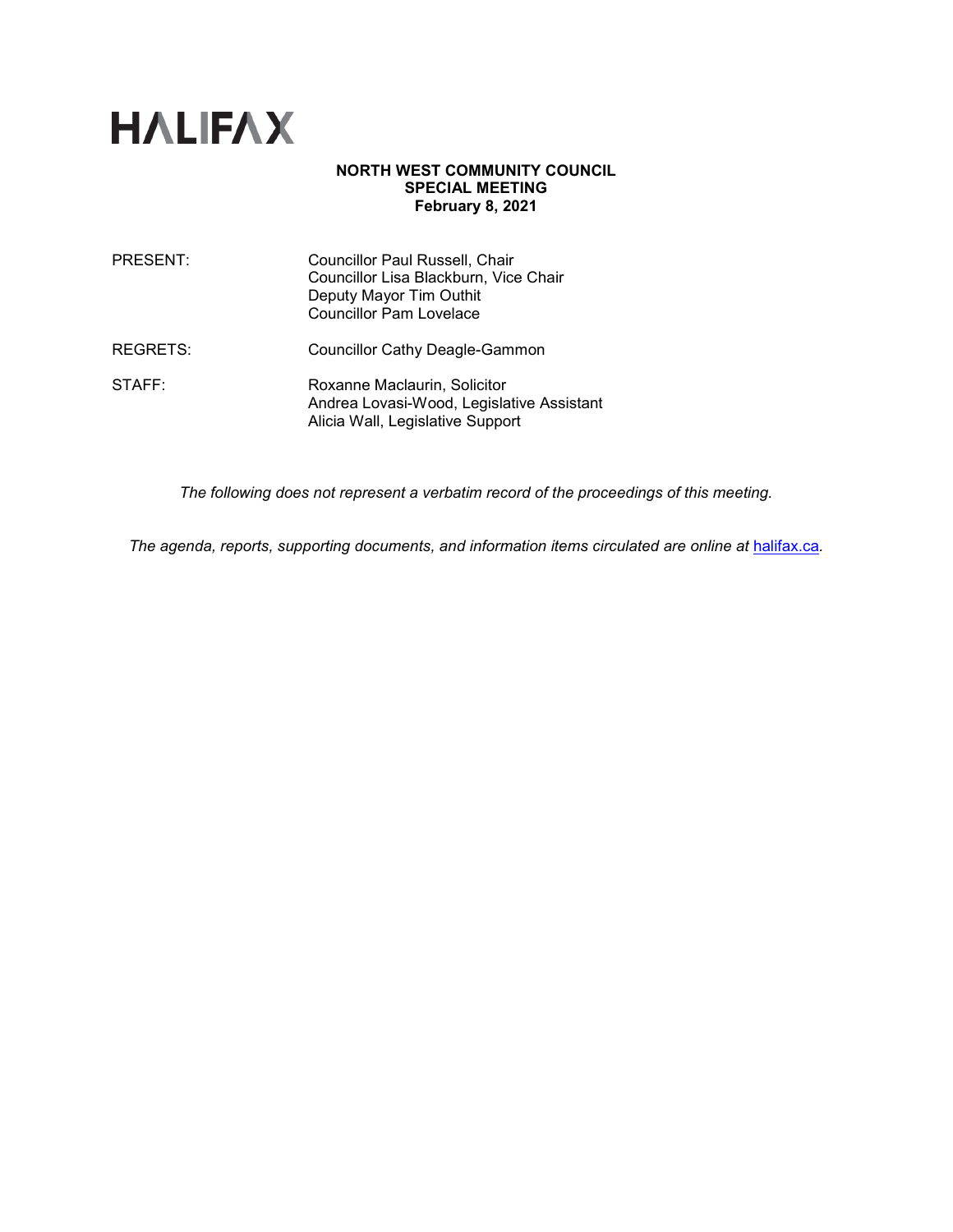*The meeting was called to order at 7:02 p.m., and recessed at 8:17 p.m. Community Council reconvened at 8:25 p.m., and adjourned at 9:36 p.m.*

# **1. CALL TO ORDER**

The Chair called the meeting to order at 7:02 p.m.

### **2. APPROVAL OF MINUTES – January 11, 2021**

MOVED by Councillor Lovelace, seconded by Councillor Blackburn

**THAT the minutes of January 11, 2021 be approved as circulated.**

## **MOTION PUT AND PASSED.**

### **3. APPROVAL OF THE ORDER OF BUSINESS AND APPROVAL OF ADDITIONS AND DELETIONS**

### Additions:

16.1 Community Council unanimously agreed via email correspondence to amend the Order of Business to include Case 23274: Secondary and Backyard Suites - Housekeeping Amendments.

As per Section 10 (1) and (2) of the Administrative Order One, all members of Community Council must consent to consider or decide on an additional matter.

MOVED by Councillor Blackburn, seconded by Councillor Lovelace

### **THAT the Order of Business be approved as amended.**

### **MOTION PUT AND PASSED.**

**4. BUSINESS ARISING OUT OF THE MINUTES - NONE**

- **5. CALL FOR DECLARATION OF CONFLICT OF INTERESTS - NONE**
- **6. MOTIONS OF RECONSIDERATION – NONE**
- **7. MOTIONS OF RESCISSION – NONE**
- **8. CONSIDERATION OF DEFERRED BUSINESS – NONE**
- **9. NOTICES OF TABLED MATTERS – NONE**

### **10. HEARINGS 10.1 PUBLIC HEARINGS 10.1.1 Case 22704: Amending Development Agreement for Lands on Fourth St, Bedford**

The following was before Community Council:

- A staff recommendation report dated October 19, 2020
- A staff presentation dated February 8, 2021
- An applicant presentation date February 8, 2021
- Correspondence from Jean Bird, Haley Armstrong, Alexandre Lanteigne, David Lea, Bill Millett, Brad Walker and Paula MacInnis

Jennifer Chapman, Planner III, Urban Enabled Applications, presented case 22704. The applicant is requesting an amending development agreement to increase the unit count from 18 to 27, increase surface parking spots from 5 to 14, increase lot size, make changes to the landscaping and site plans, extend dates for commencement and completion and make minor changes to the building elevations related to window placement.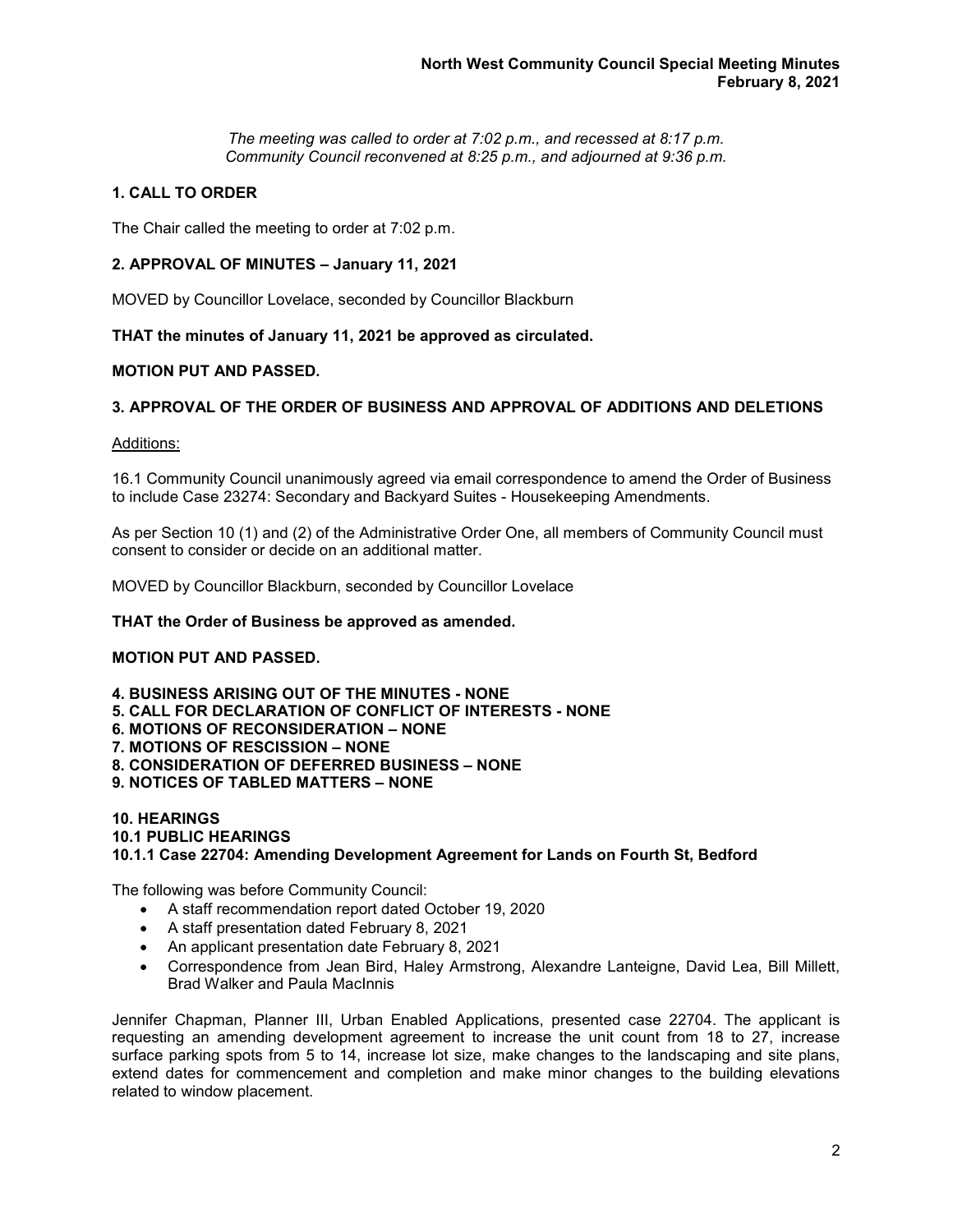The land is currently vacant and is zoned Mainstreet Commercial (CMC). The original development agreement was approved on September 18, 2018. A Public Information Meeting was held on April 12, 2018, which 15 people attended.

Public engagement was achieved through a mailout, newspaper ad and Public Information Meetings. Concerns from the public included traffic, preservation of existing trees and the original approval process.

The North West Planning Advisory Committee recommended rejection of the application for various reasons including loss of vegetation, parking and the compatibility with the surrounding neighborhood. As a result of this feedback the applicant made revisions to the application, some of those revisions were to parking and the amount of open space. A copy of the staff presentation is on file.

The Chair opened the Public Hearing and invited the applicant to come forward and address Community Council.

Eugene Pieczonka, Lydon Lynch Architects Ltd., indicated this development is working comprehensively with as of right commercial development along the Bedford Highway. Changes were made as a result of the feedback received. The average size of the units was decreased to allow for the additional nine units, and the landscaped/open space will be increased. A copy of the applicant's presentation is on file.

The Chair reviewed the rules for the Public Hearing and invited the public to come forward and address Community Council.

**Brad Walker**, **Bedford**, asked if there would be access directly to the Bedford Highway and expressed concerns around the lack of parking, extending dates for commencement and completion and the amount of density. It is felt this development would change the overall feel of the community.

**Paula MacInnis**, **Bedford**, feels too much density is being added and the bulk and scale of the building does not fit in with the surrounding neighborhood. Concerns were expressed around traffic and the traffic impact statement in that it did not take Fourth Street and High Street into consideration.

**Nancy Bianco**, **Bedford**, feels Fourth Street will become a thoroughfare and that it is too narrow and has no sidewalks, therefore cannot accommodate a development of this size. Concerns were also expressed around the safety of children walking to school with the increased traffic.

In response to the speakers, Eugene Pieczonka, confirmed it is 9 additional units being added, not 12 as previously stated, and the development is fully compliant with the Land Use By-law and legislative requirements with respect to the traffic impact statement. This development will not have access directly to Bedford Highway.

A discrepancy with the number of parking spaces was noted. The Committee took a short recess so that Eugene Pieczonka could discuss this matter privately with planning staff.

As a result of the discussion with staff regarding the parking spots, it was noted that there is a deficit in the number of parking spots being proposed. The agreed upon solution will be to try to increase the number of indoor parking spots, and if that cannot be accommodated, reduce the number of units accordingly.

MOVED by Councillor Lovelace, seconded by Councillor Blackburn

**THAT the public hearing be closed.** 

**MOTION PUT AND PASSED.**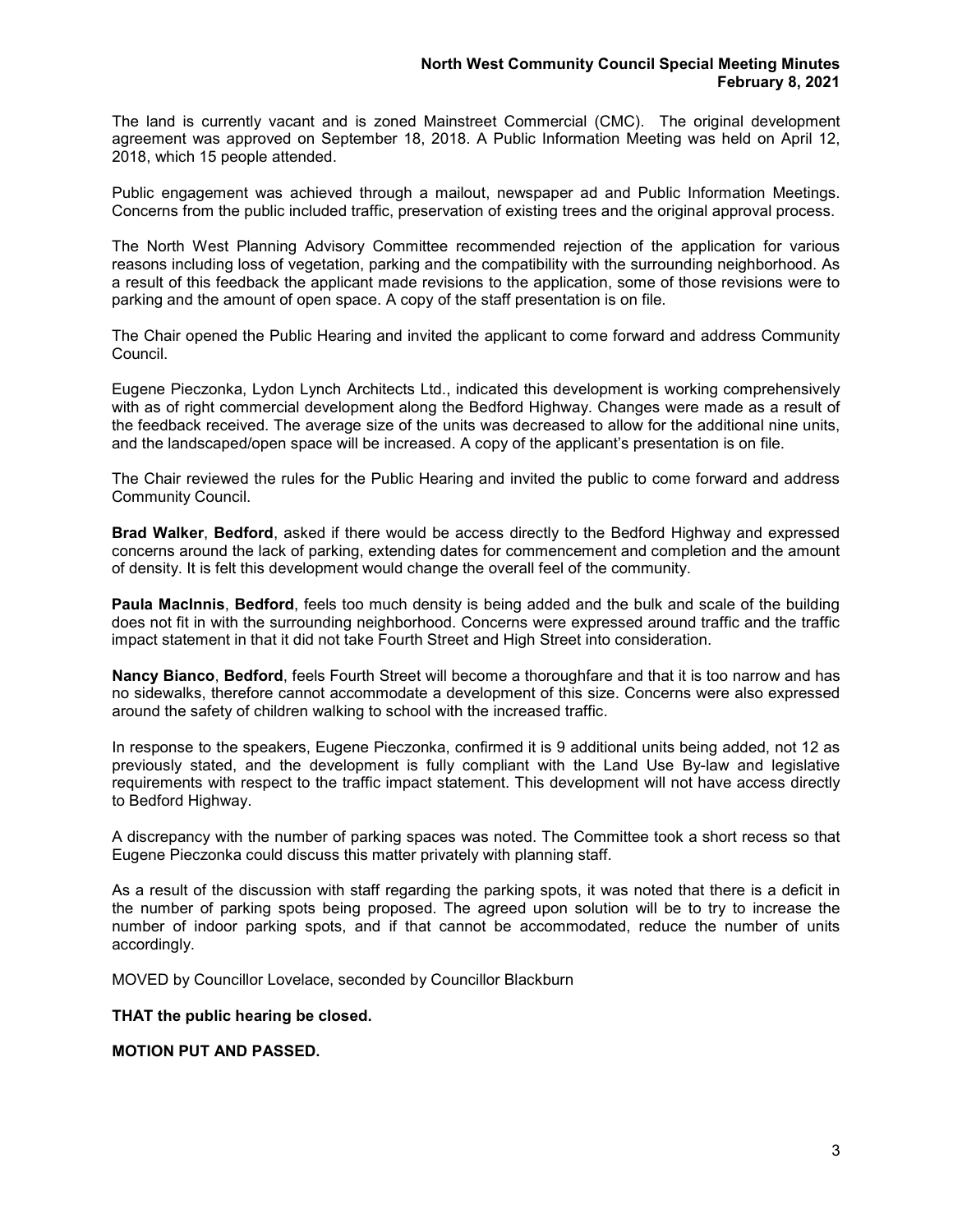MOVED by Deputy Mayor Outhit, seconded by Councillor Blackburn

## **THAT North West Community Council:**

**1. Approve the proposed amending development agreement, which shall be substantially of the same form as set out in Attachment A of the staff report dated October 19, 2020; and 2. Require the amending development agreement be signed by the property owner within 240 days, or any extension thereof granted by Council on request of the property owner, from the date of final approval by Council and any other bodies as necessary, including applicable appeal periods, whichever is later; otherwise this approval will be void and obligations arising hereunder shall be at an end.**

# **MOTION PUT AND PASSED.**

### **10.2 VARIANCE APPEAL HEARINGS 10.2.1 Case 22841: Appeal of Site Plan Approval – 20 Majesty Court, Hammonds Plains**

The following was before Community Council:

- Staff recommendation report dated January 26, 2021
- A staff presentation dated February 8, 2021
- Correspondence from Donald Vincent

Rachael Groat, Planner I, Land Development & Subdivision, presented case 22841. The site plan application complies with the requirements of the Beaver Bank, Hammonds Plains and Upper Sackville Land Use By-law. A letter of appeal of the site plan approval was received from five people in the neighborhood and does not object to the granting of the site plan approval. Traffic was noted as one of the grounds for appeal, as a result a traffic impact statement was submitted, and no negative traffic impacts were revealed.

Community Council asked why a traffic impact statement was not submitted initially. Thea Langille, Principal Planner, Rural Policy & Applications, confirmed that traffic is not part of the site plan approval process.

**Lorna Deveau**, **Hammonds Plains**, Appellant, expressed concerns around traffic and the need for traffic lights at the Hammonds Plains Road intersection. It was noted that there are no crossings signals or crosswalks in place to cross the Hammonds Plains Road.

MOVED by Councillor Lovelace, seconded by Deputy Mayor Outhit

### **THAT Community Council extend the meeting past 9:00 p.m.**

### **MOTION PUT AND PASSED.**

**Matthew Canning**, Respondent, indicated that the application has been in process since last February and they would like to move forward. It was noted that the traffic impact statement took peak a.m. and p.m. times into consideration.

MOVED by Councillor Blackburn, seconded by Deputy Mayor Outhit

### **THAT the Appeal Hearing be closed.**

### **MOTION PUT AND PASSED.**

The Chair declared the Appeal Hearing Closed.

MOVED by Councillor Lovelace, seconded by Councillor Blackburn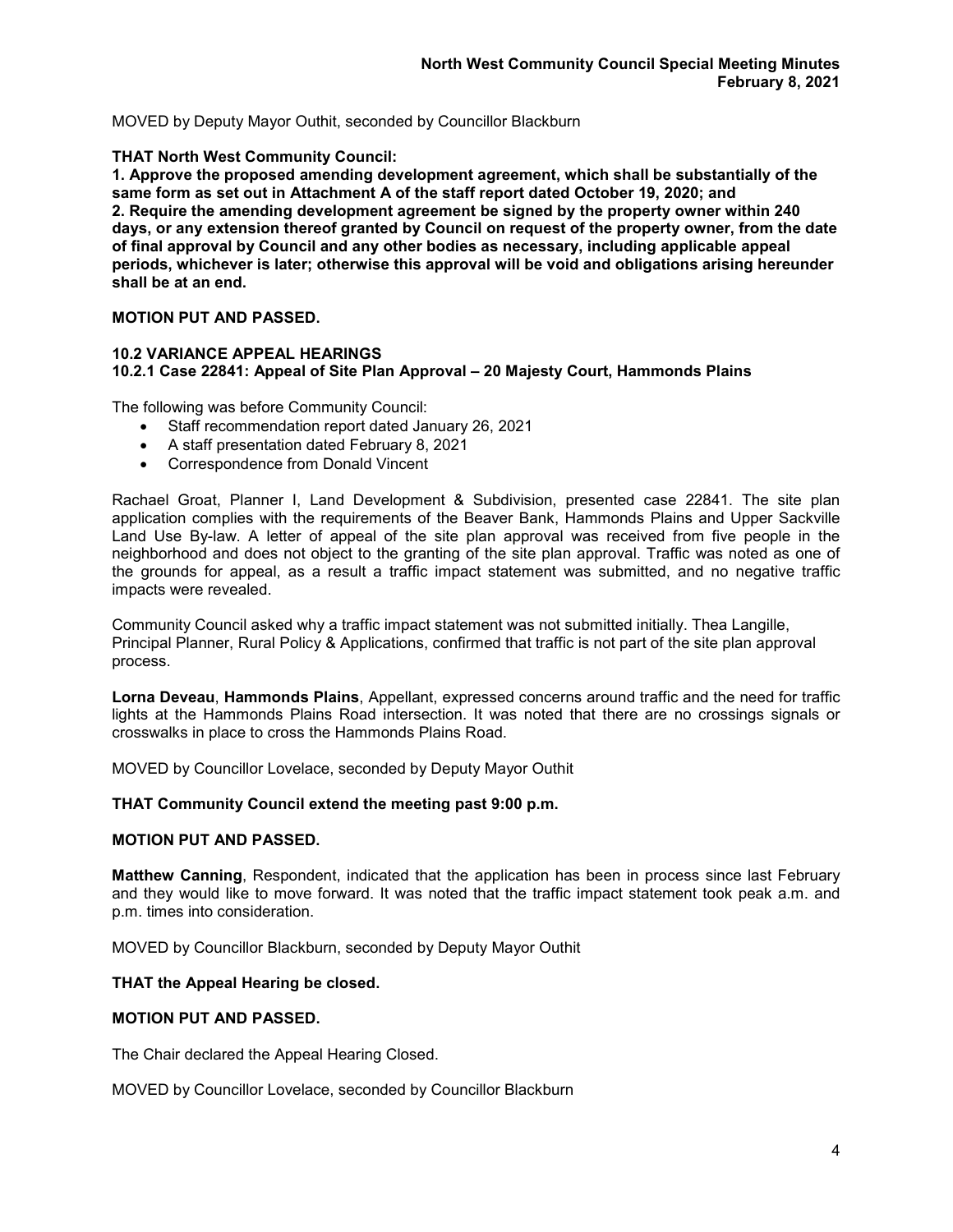## **That the appeal be allowed.**

# **MOTION PUT AND DEFEATED.**

Decision of the Development Officer upheld.

Community Council noted that while they may wish to consider the appellant's traffic concerns Community Council is limited to the provisions of the Beaver Bank, Hammonds Plains and Upper Sackville Land Use By-law (LUB). The site plan application meets all the LUB requirements.

# **11. CORRESPONDENCE, PETITIONS & DELEGATIONS**

# **11.1 Correspondence**

The Legislative Assistant noted that correspondence was received for items 10.1.1 and 10.2.1. This correspondence was circulated to the Committee.

For a detailed list of correspondence received refer to the specific agenda item.

**11.2 Petitions – none 11.3 Presentations - none**

#### **12. INFORMATION ITEMS BROUGHT FORWARD – NONE 13. REPORTS**

# **13.1 STAFF**

# **13.1.1 Case 23086: Land Use By-law Amendment for Site B, Fall River**

The following was before Community Council:

• Staff recommendation report dated February 2, 2021

Thea Langille, Principal Planner, Current Planning indicated this location is centrally located within Fall River and the planning allows for residential complexes to age in place. The developer would like to incorporate a nursing home into the development.

MOVED by Councillor Lovelace, seconded by Councillor Blackburn

**THAT the North West Community Council give First Reading to consider approval of the proposed amendment to the Land Use By-law for Planning Districts 14 and 17, as set out in Attachment A of the staff report dated February 2, 2021, to permit Nursing Homes in the RLRC (River-lakes Residential Campus) Zone on Opportunity Site B in Fall River and schedule a public hearing.**

# **MOTION PUT AND PASSED.**

### **13.2 MEMBERS OF NORTH WEST COMMUNITY COUNCIL 13.2.1 – Councillor Blackburn – Amendments to the Sackville Community Bursary Awards**

MOVED by Councillor Blackburn, seconded by Councillor Lovelace

**THAT North West Community Council direct staff to prepare a report and recommendation for Community Council to effect amendments to the Sackville Community Award in order to remove Clause 4 – An applicant who has received a major scholarship of one thousand dollars (\$1,000) or more is ineligible for a Sackville Community Award, and that this amendment be made retroactive to the 2019/20 school-year term.**

It was noted there were issues with the scholarship and several students missed out as a result.